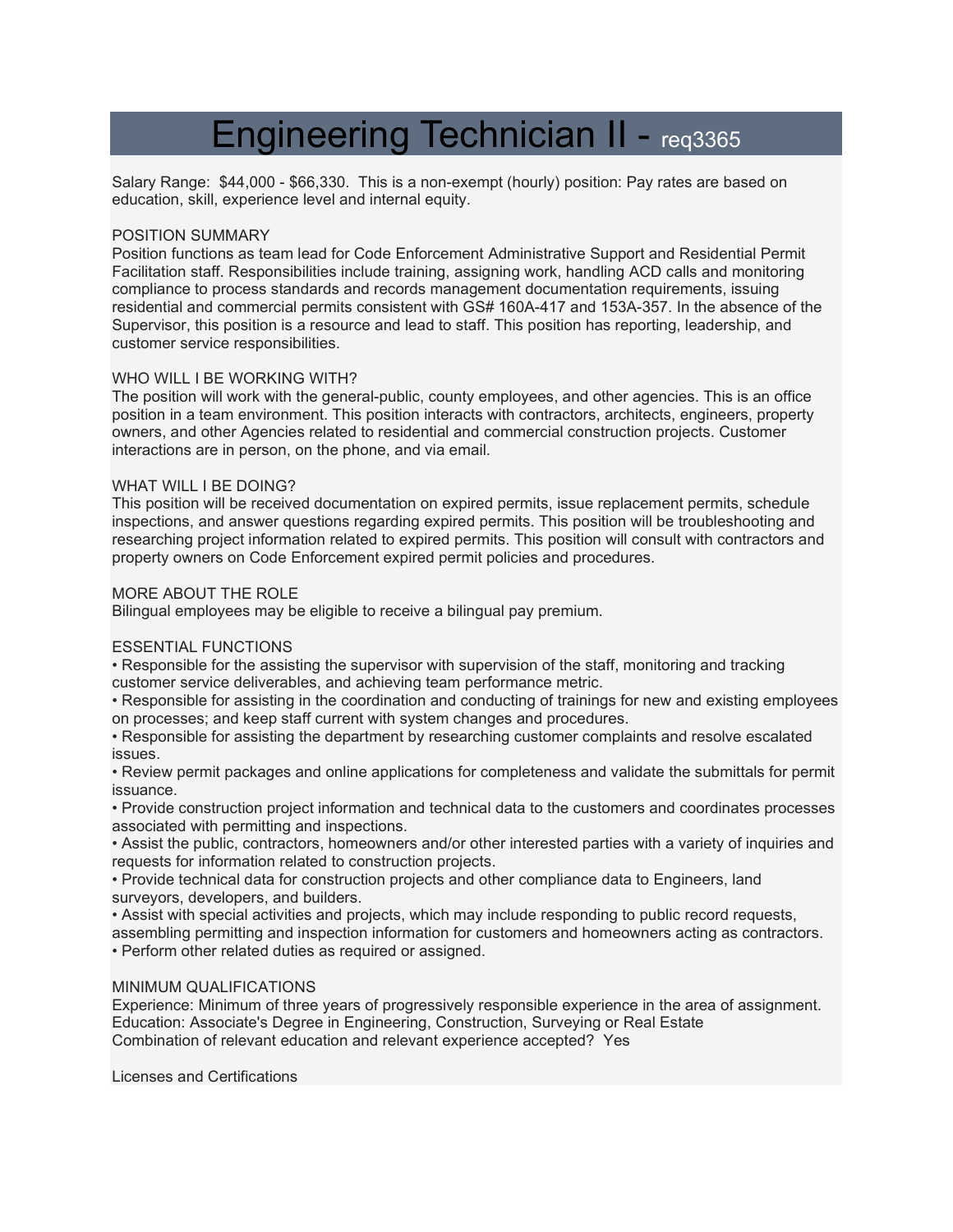Requires a valid North Carolina or South Carolina Driver's License

Must obtain and maintain a County Operator's Permit

PREFERRED QUALIFICATIONS

Complete/pass within one year of the hire date: Law and Administration Class (Code Enforcement Course)

Complete/pass within one year of the hire date: Code Precepts Class (Code Enforcement Course) Experience in a team lead or supervisory role

Ability to quickly learn to use other software programs and program specific data entry systems Experience as a in a permit facilitation role

Must be able to interact in a positive manner with the public by phone and in person, and to work with other staff as a team to accomplish work tasks

Notary Public certification

Customer Service or Call Center experience

Bilingual: Spanish

Proven track record in a quota-carrying role

Knowledge of the construction industry

ICC Permit Technician Certification

Applicable knowledge of N.C. General Statue §160D-1110 governing permitting

KNOWLEDGE, SKILLS, AND ABILITIES

Knowledge of

- Applicable principles, practices, methods, and techniques used in assigned area of responsibility
- Mathematical concepts
- Engineering plans, specifications, and surveying work
- Applicable equipment utilized in the construction trades
- Applicable Federal, State and local statutes, codes, and regulations
- Recordkeeping principles and practices
- Databases
- Filing systems
- Customer service principles

## **Skills**

- Completing paperwork and documentation
- Reviewing plans and/or specifications
- Performing a variety of engineering-related calculations
- Providing customer service
- Conducting site inspections
- Interpreting and enforcing regulations
- Reading and interpreting blueprints, sketches, and plans
- Performing mathematical calculations
- Providing customer service
- Maintaining records and filing systems

## Abilities

• Building Partnerships: Identifying opportunities and taking action to build strategic relationships between one's area and other areas, teams, departments, units or organizations to help achieve business goals • Customer Focus: Ensuring that the customer perspective is a driving force behind business decisions and activities; crafting and implementing service practices that meet customers' own organization's needs • Leverage resources: Takes advantage of available resources (individuals, processes, departments, and tools) to complete work efficiently

• Managing Work: Effectively managing one's time and resources to ensure that work is completed efficiently

• Planning and Organizing: Establishing courses of action for self and others to ensure that work is completed efficiently

• Safety Awareness: Identifying and correcting conditions that affect employee safety; upholding safety standards